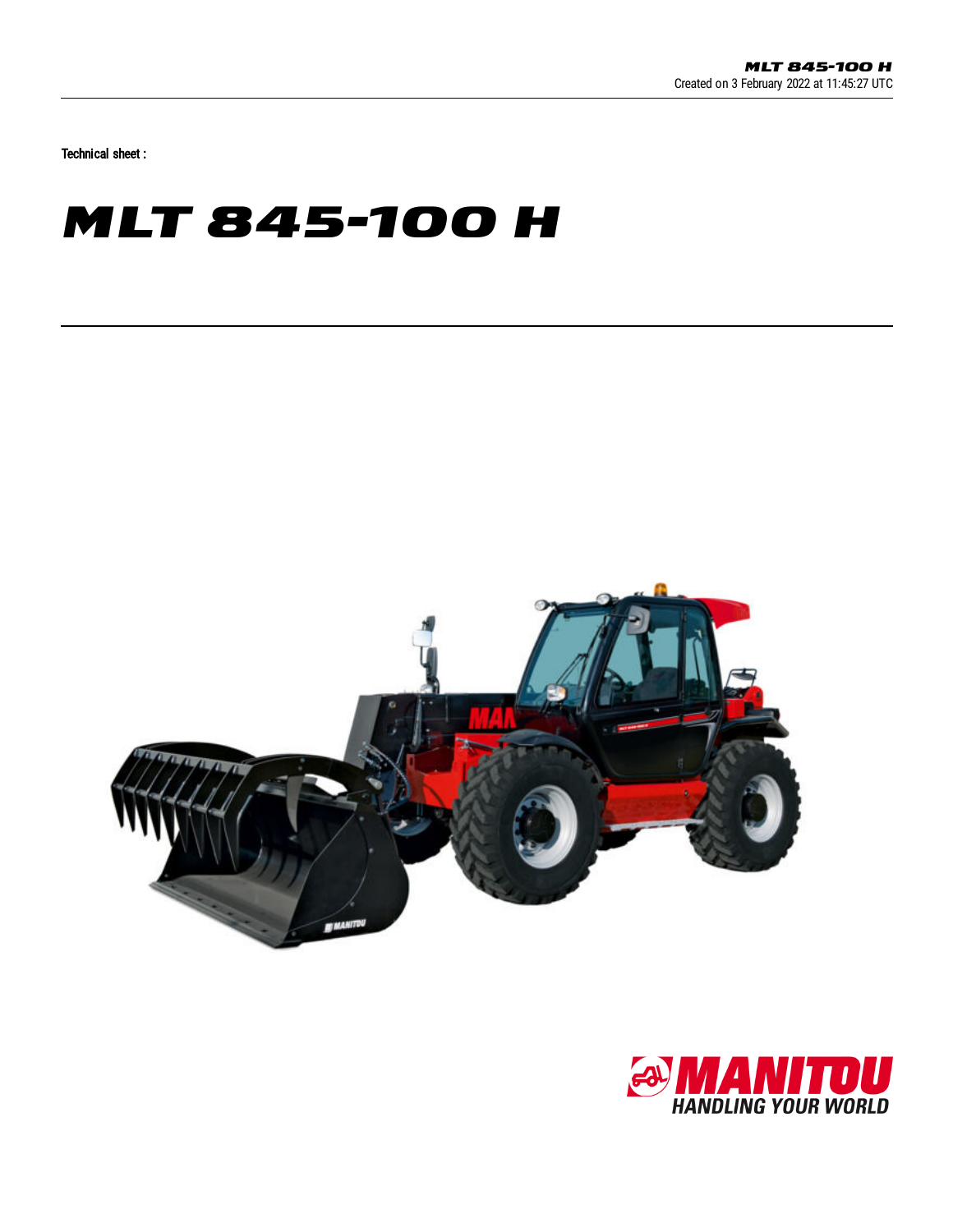| <b>Capacities</b>                                                 |                | Metric                                          |
|-------------------------------------------------------------------|----------------|-------------------------------------------------|
| Max. capacity                                                     | Q              | 4500 kg                                         |
| Max. lifting height                                               | h3             | 7.55 m                                          |
| Max. outreach                                                     | r1             | 4.57 m                                          |
| Reach at max. height                                              |                | 1.55 m                                          |
| Breakout force with bucket                                        |                | 6650 daN                                        |
| <b>Weight and dimensions</b>                                      |                |                                                 |
| Unladen weight (with forks)                                       |                | 9080 kg                                         |
| Ground clearance                                                  | m4             | $0.45$ m                                        |
| Wheelbase                                                         | $\mathsf{y}$   | 2.77 m                                          |
| Overall length to carriage (with hitch)                           | 111            | 5.22 m                                          |
| Front overhang                                                    |                | 1.39 <sub>m</sub>                               |
| Overall width                                                     | b1             | 2.42 m                                          |
| Overall cab width                                                 | b4             | 0.95 m                                          |
| Overall height                                                    | h17            | 2.58 m                                          |
| Tilt-down angle                                                   | a <sub>5</sub> | 130°                                            |
| Tilt-up angle                                                     | a4             | 12°                                             |
|                                                                   | Wa1            | 4.18 m                                          |
| External turning radius (over tyres)                              |                | Alliance - A580 - 460/70 R24 159A8              |
| Standard tyres                                                    |                |                                                 |
| Drive wheels (front / rear)                                       |                | 2/2                                             |
| Steering wheels (front / rear)                                    |                | $2/2$                                           |
| <b>Performances</b>                                               |                |                                                 |
| Lifting                                                           |                | 10 s                                            |
| Lowering                                                          |                | 6.50s                                           |
| Extension                                                         |                | 12s                                             |
| Retraction                                                        |                | 9.50 s                                          |
| Crowd                                                             |                | 4s                                              |
| Dump                                                              |                | 3s                                              |
| <b>Engine</b>                                                     |                |                                                 |
| Engine brand                                                      |                | Deutz                                           |
| Engine norm                                                       |                | Stage IV                                        |
| Engine model                                                      |                | <b>TCD 3.61</b>                                 |
| Number of cylinders - Capacity of cylinders                       |                | $4 - 3600$ cm <sup>3</sup>                      |
| I.C. Engine power rating / Power (kW)                             |                | 101 Hp / 74.40 kW                               |
| Max. torque / Engine rotation                                     |                | 410 Nm @1600 rpm                                |
| Drawbar pull (Laden)                                              |                | 8460 daN                                        |
| Reversible fan                                                    |                | Standard                                        |
| Engine cooling system                                             |                | 3 radiators water + intercooler + hydraulic oil |
| <b>Transmission</b>                                               |                |                                                 |
| Transmission type                                                 |                | Hydrostatic                                     |
| Max. travel speed (may vary according to applicable regulations)  |                | 28 km/h                                         |
| Differential lock                                                 |                | Limited slip differential on front axle         |
| Parking brake                                                     |                | Automatic negative parking brake                |
| Service brake                                                     |                | Oil-immersed multi-discs on front & rear axles  |
| <b>Hydraulics</b>                                                 |                |                                                 |
| Hydraulic pump type                                               |                | Load sensing pump                               |
| Hydraulic flow - Pressure                                         |                | 150 l/min - 270 bar                             |
| Flow sharing distributor                                          |                | Standard                                        |
| <b>Tank capacities</b>                                            |                |                                                 |
| Hydraulic oil                                                     |                | 1311                                            |
| Fuel tank                                                         |                | 1351                                            |
| Diesel Exhaust fluid (AdBlue® type)                               |                | 101                                             |
| Noise and vibration                                               |                |                                                 |
| Noise at driving position (LpA) tested following NF EN 12053 norm |                | 79 dB(A)                                        |
| Environmental noise (LwA)                                         |                | 103 $dB(A)$                                     |
| Vibration to whole hand/arm                                       |                | $< 2.50$ m/s <sup>2</sup>                       |
| <b>Miscellaneous</b>                                              |                |                                                 |
|                                                                   |                |                                                 |
| <b>Tractor homologation</b>                                       |                | ROPS - FOPS cab (level 2)                       |
| Safety cab homologation                                           |                |                                                 |
| Controls                                                          |                | <b>JSM</b>                                      |

MLT 845-100 H - Created on 3 February 2022 at 11:45:27 UTC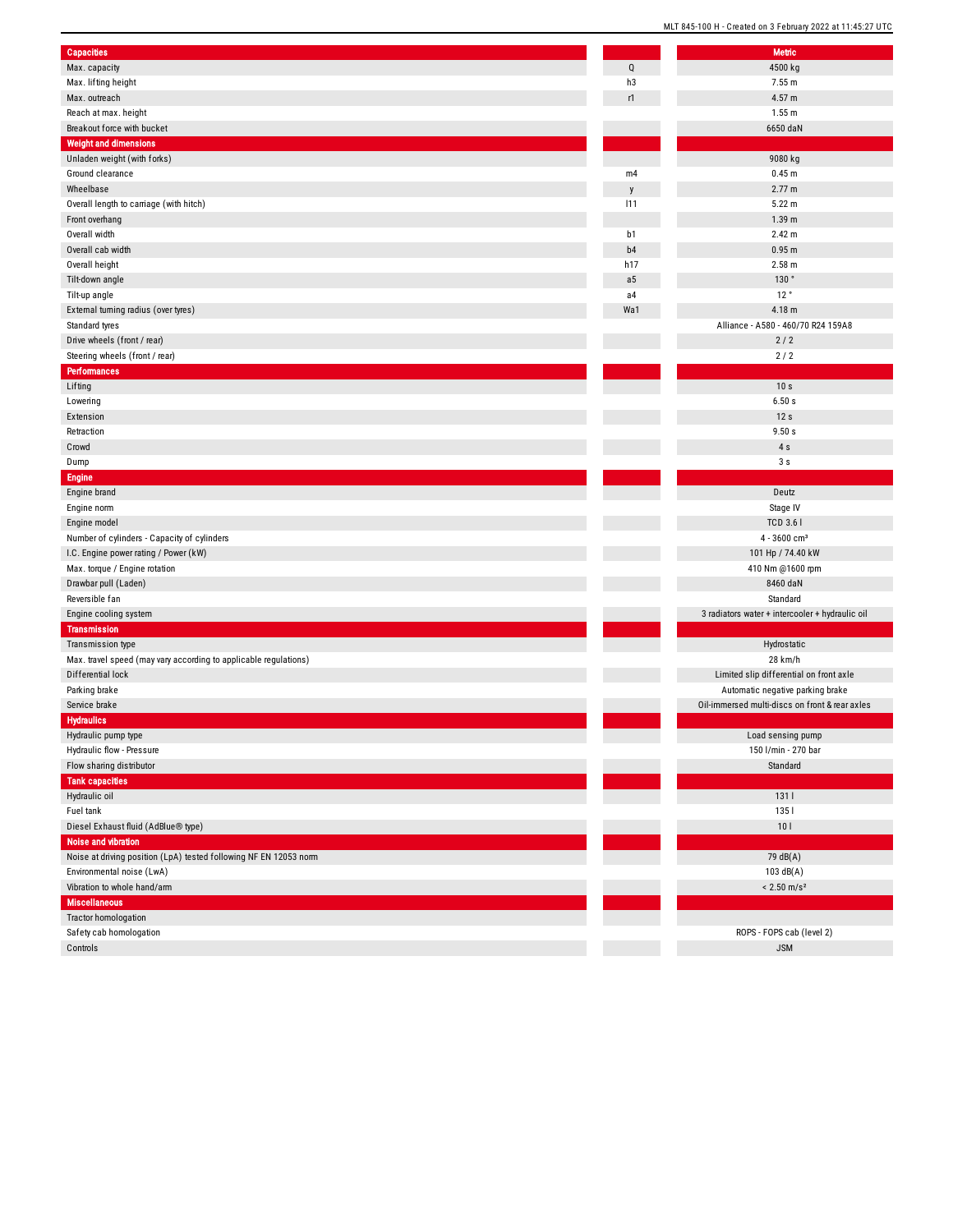## MLT 845-100 H - Dimensional drawing



## MLT 845-100 H - Load chart

Rough terrain load chart (EN 1459 B) Metric